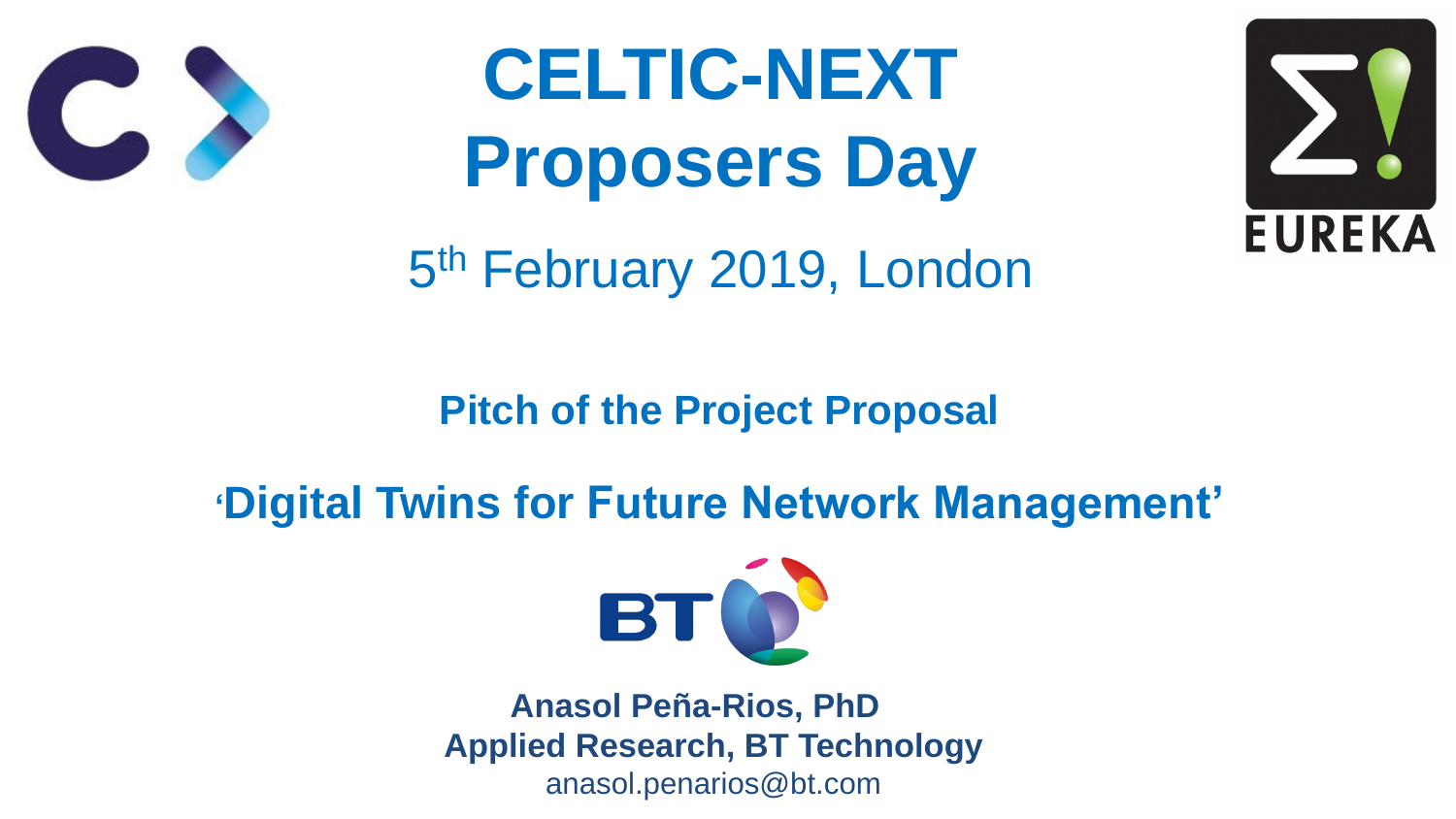



The project aims to investigate on the **applications of digital twins to support network design, planning and management**, focusing on intelligent simulation, monitoring and data analysis (e.g. smart building simulation, networks asset monitoring).

Why should I participate?

[www.celticplus.eu](http://www.celticplus.eu/) 'Digital Twins for Future Network Management', Dr. Anasol Peña-Rios, BT, [anasol.penarios@bt.com](mailto:anasol.penarios@bt.com)



<sup>1</sup> Gartner, Inc., "Top 10 Strategic Technology Trends for 2018," Gartner, Inc, 2017.

## Goal

## Main Benefit

Enhance network management processes, and reducing operations costs by optimising existing resources, doing real-time monitoring and simulation.

Research agencies <sup>1</sup> estimate that by 2020, there will be more than 20 billion connected sensors and endpoints, which could potentially enable billions of digital twins for asset optimization, competitive differentiation and improved costumer experience in many industries.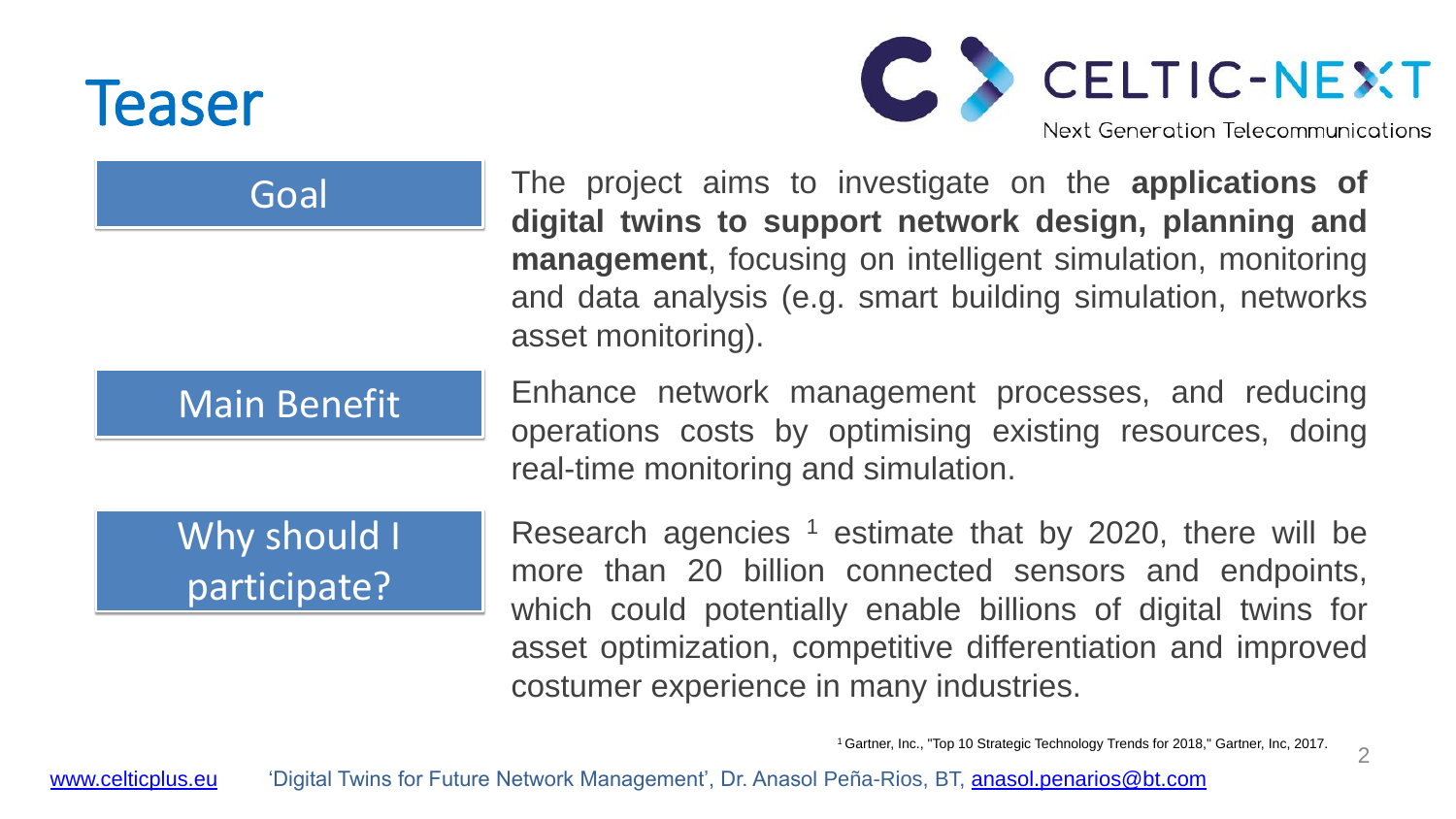# Organisation Profile





BT is one of the **world's leading communications service provider** companies, serving the needs of customers in more than 180 countries worldwide.

In the UK, is the largest provider of consumer fixedline voice and broadband services, and the largest mobile network operator.

Our research department works in partnership with universities and academia, start-ups, strategic partners, Government bodies, other telcos and key customers to develop innovative solutions.

[www.btplc.com](http://www.btplc.com/)

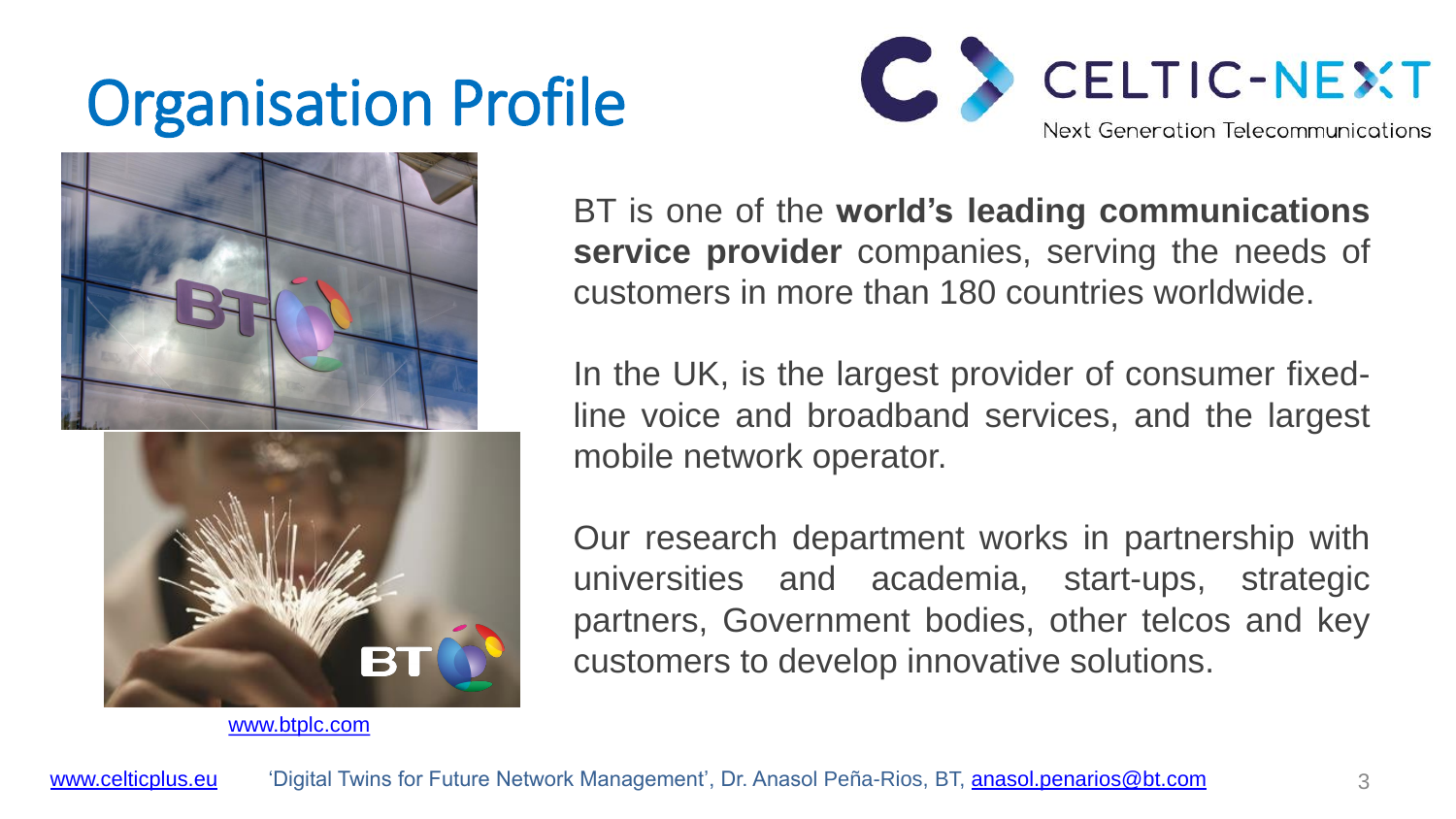# Proposal Introduction (1)









A digital twin can be defined as an **evolving digital profile of the historical and current behaviour of a physical object or process** that helps optimize business performance 2 . Is based on massive, cumulative, real-time, real-world data measurements across an array of dimensions<sup>2</sup> .

"Rather than being a technology in and of itself, a digital twin is actually the confluence of several different technologies designed to deliver specific business outcomes".

Digital twins **could provide important insights on system performance**, leading to improved decision-making in processes by their ability of collecting and visualising realtime data, enabling smart analytics and customised rules to effectively achieve business objectives.

Source: Deloitte University Press.

Deloitte University Press | dupress.deloitte.com

<sup>2</sup>Deloitte, Inc., "Industry 4.0 and the digital twin", 2018.



[www.celticplus.eu](http://www.celticplus.eu/) 'Digital Twins for Future Network Management', Dr. Anasol Peña-Rios, BT, [anasol.penarios@bt.com](mailto:anasol.penarios@bt.com)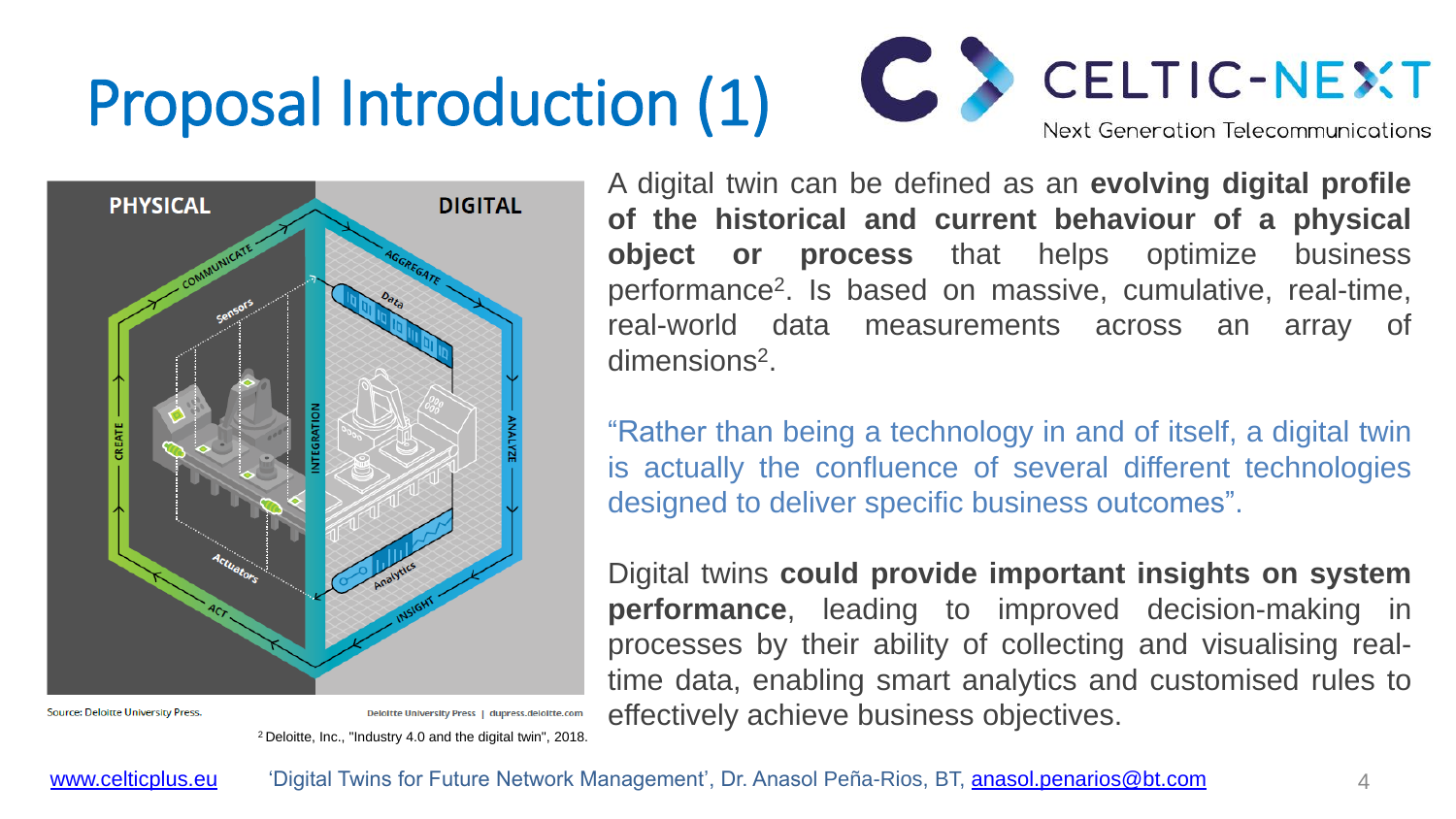# Proposal Introduction (2)







- Creation of an ecosystem to support real-time decision-making, linking IoT sensors and actuators with virtual representations of equipment and processes.
- Perform technology evaluations, as well as testing the developed solutions in pilot use cases, in real world scenarios.

• Provide a framework to explore security-related issues, and ethics legislation for policy makers.

### Expected outcome and impact

### Initial Use cases

- **Smart building simulation**: Management of complex networks might benefit from a digital twin representation of the real-world conditions that would affect the performance of the base sites, such as the physical environment, usage at various locations, mapping, and the location of street furniture.
- Design and development of intelligent tools for quick prototyping scenarios, which can be used for network planning and simulation. • Dissemination of results and findings to public and scientific forums providing input for standardisation and scaling to other service-based industries. • **Network assets monitoring:** Digital twins could also be used for the effective management and simulation of specialised equipment, (e.g. mobile cell towers), particularly those in remote locations which can be difficult to maintain.

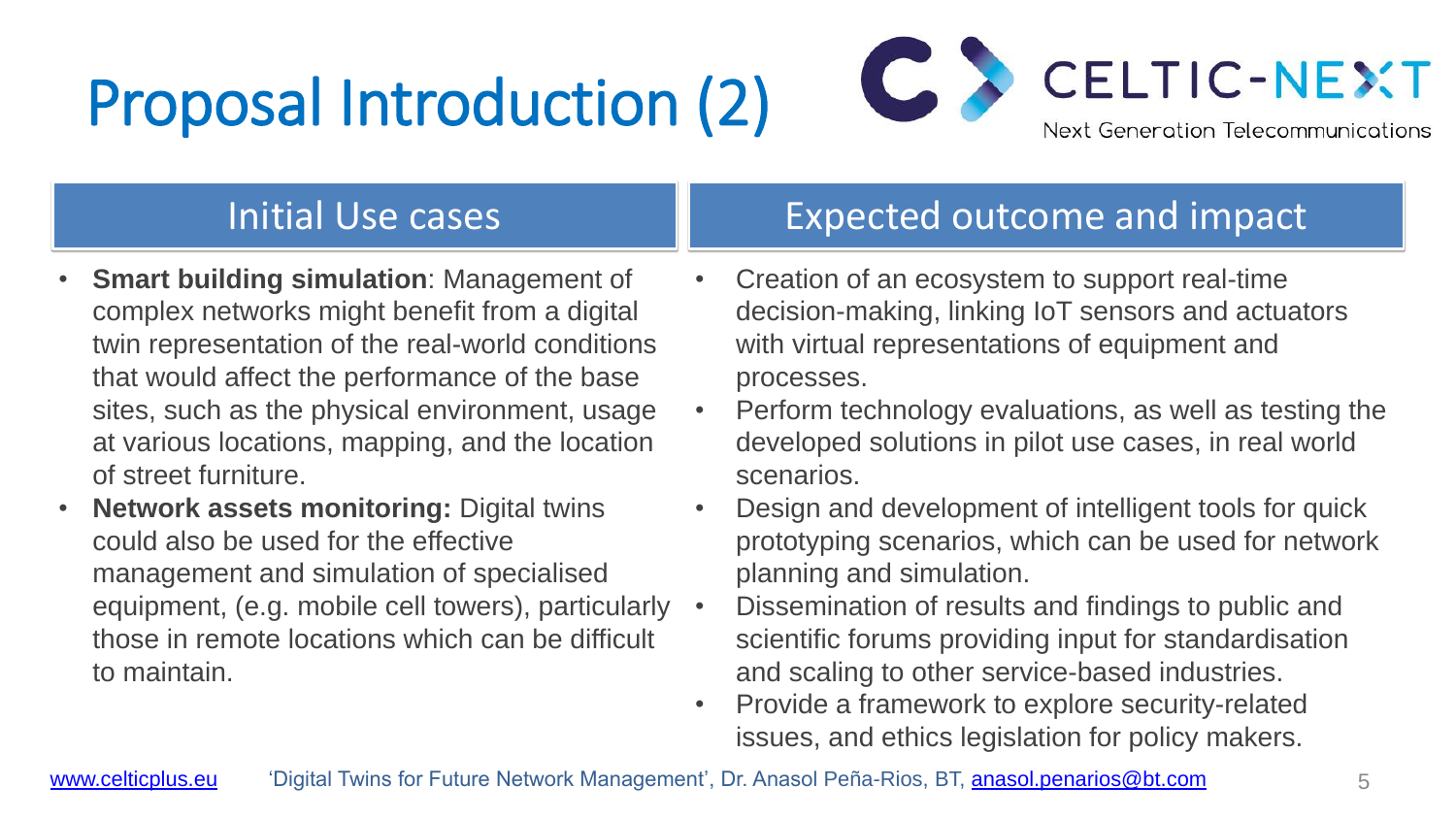# Partners

6

• BT (Company, UK) – Expertise in Network Design, Field Service Operations, AI, Immersive Tech, 5G technology.

- Turkcell (Company, Turkey)
- Liverpool John Moores University (RO, UK)
- University of Essex (RO, UK)
- Smart Network Environments (SME, UK)
- Electronics and Telecommunications Research-ETRI (RO, Korea)
- Mobigen (SME, Korea)
- InstaDeep (SME, France)

Testbed for use cases.

• European partners to help us creating immersive content and experiences (e.g. 3D models, UI interfaces, etc.).

- 
- European partners with experience in project management and testing.

[www.celticplus.eu](http://www.celticplus.eu/) 'Digital Twins for Future Network Management', Dr. Anasol Peña-Rios, BT, [anasol.penarios@bt.com](mailto:anasol.penarios@bt.com)



#### In talks with

#### Partners we are looking for